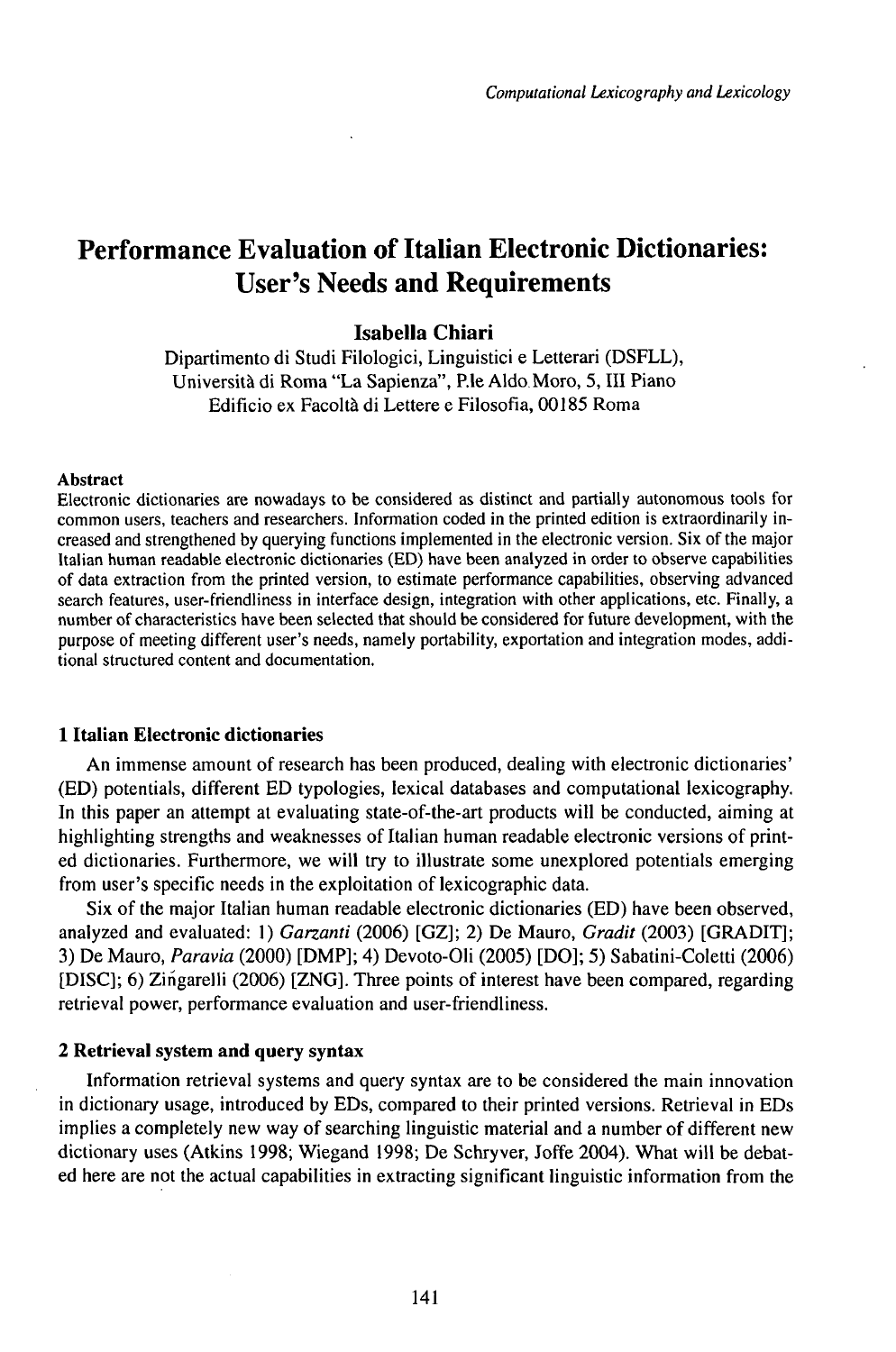$\omega$  ,  $\omega$  ,  $\omega$  ,  $\omega$ 

lexicographic database, since it would imply a discussion on specific choices made by each lexicographer in marking up certain aspects, and applying certain rules for tag attribution. The object of this comparison will be retrieval power of the software associated with the specific information provided by the respective printed version. This means that retrieval power is an internal characteristic defined by the relationship between querying options and linguistic tags present in each printed dictionary. Strengths and weaknesses in look-up routes are thus to be evaluated within each single dictionary plan and design frame. Advanced search options let the user define multiple criteria in order to obtain not a single look-up entry, but a set of lexemes that satisfy those criteria. Table 1 shows different potentials of the six dictionaries at giving the user the possibility of elaborating formal patterns as a retrieval requisite.

|                                  | <b>DISC</b> | ONP  | DO | <b>GRADIT</b> | GZ | ZNG  |
|----------------------------------|-------------|------|----|---------------|----|------|
| Headword                         |             |      |    |               |    |      |
| Inflected form                   |             | 2009 |    |               |    |      |
| Complex words                    |             |      |    |               |    | 1600 |
| Search in definitions            |             |      |    |               |    |      |
| Logical operators                |             |      |    |               |    |      |
| <b>Wildcards</b>                 | 400         |      |    |               |    |      |
| Beginning, containing, ending in |             |      |    |               |    |      |

#### Table 1. Advanced Search Options

In this category fall the opportunity of starting a search from an inflected form (which are the headwords corresponding to the same textual token? E.g. this kind of search for *porta* leads to a couple of entries equivalent to *porta* as a singular noun, and *porta* as third person singular of the verb *portare*). The same system applies to complex words (idioms, collocations, etc.) and the option at exploring the entire dictionary as a linguistic corpus (including definitions). Advanced search options often include usage of logical operators (such as AND, OR, NOT, and in some cases NEAR, AT A DISTANCE OF, FOLLOWED BY, etc.) and, in a number of dictionaries, the ability to use wildcards (\*.?) to specify formal patterns (e.g. all headwords and inflected forms starting with *psicologic*- and ending with only one additional character, thus excluding *psicologicamente*, etc.).

A relevant aspect connected with retrieval capabilities is linked to the possibility of further treatment of previously run searches, letting the user copy, print, save and export lists produced by advanced search (Table 2). From this point of view most products available are insufficient. Only GRADIT can save searches and create user defined dictionaries (made of a sub-set of the total entries selected by advanced search criteria). None of the dictionaries allows the user to copy, print or export list of words corresponding to a search, reducing drastically further treatment of lexicographic data (e.g. for learning tasks, working on lists for comparison and study, etc.).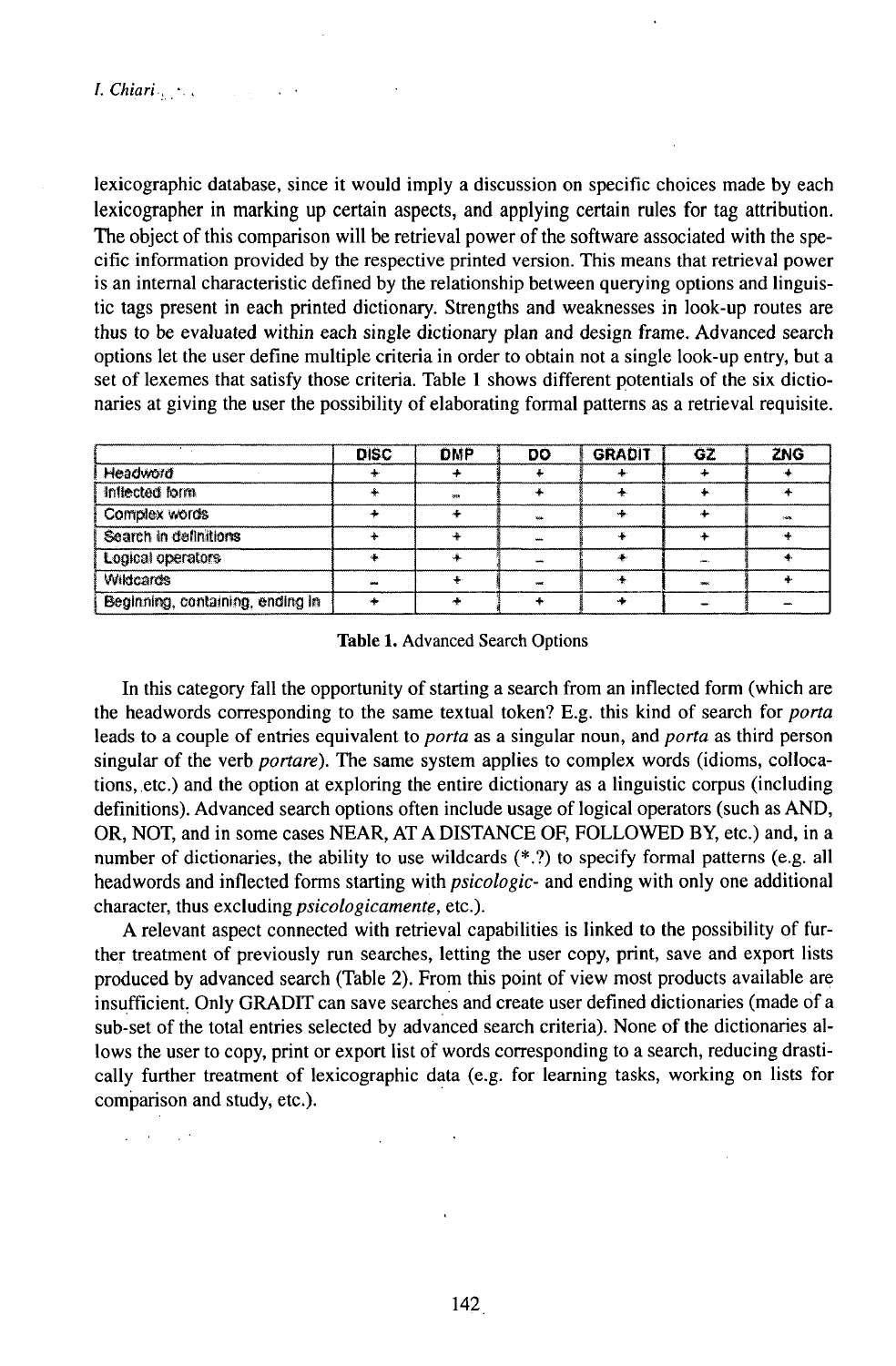|                           | <b>DISC</b> | DNP | no | <b>GRADIT</b> | G) | 2 N.G |
|---------------------------|-------------|-----|----|---------------|----|-------|
| Copy single entries       |             |     |    |               |    |       |
| Copy lists                |             |     |    |               |    |       |
| Piint single entries      |             |     |    |               |    |       |
| <b>Print lists</b>        |             |     |    |               |    |       |
| <b>Export lists</b>       |             |     |    |               |    |       |
| Save search               |             |     |    |               |    |       |
| User defined dictionaries |             |     |    |               |    |       |

Table 2. Advanced search lists treatment potentials

Grammatical tags (N, V, Adj, etc.), inflectional paradigms, dependencies, frequency mark-up, usage tags (e.g. literary, rare, regional, technical, etc.), specific field domains (astronomy, medicine, computer science, etc.) can serve as criteria for advanced search in some of the observed EDs (Table 3).

|                           | DISC | omp  | DO   | <b>GRADIT</b> | GΖ  | ZNG |
|---------------------------|------|------|------|---------------|-----|-----|
| Grammar                   |      |      |      |               |     |     |
| Grammatical category      |      | x\$: |      | : په          |     | ۰   |
| Derivatives and compounds |      |      |      |               |     |     |
| Inflectional paradigms    |      |      |      |               |     |     |
| Dependency and valence    |      |      |      |               |     |     |
| <b>Usage</b>              |      |      |      |               |     |     |
| Frequent lexemes          |      | who  |      |               |     |     |
| Usage lags                |      |      |      |               |     |     |
| Meaning usage tags        |      | SSS: | 1007 |               | 60% |     |
| Register                  |      |      |      |               |     |     |
| Specific field domains    |      |      |      |               | 88. |     |

Table 3. Usage Mark-up

# **3 Performance evaluation**

Among relevant aspects for ED usage in classroom and teaching activities is heaviness of software and hardware requirements (memory, space, OS, etc. see Table 4). The only Italian ED which does not require installation is Devoto-Oli (2005), although is nevertheless one of the slowest in charging the first search screen. Speed in performance generally decreases with more advanced search criteria selected and a wider lexicographic base (as in GRADIT, by far the larger and detailed). Highest retrieval speed is reached by DMP. Hard-disk space, which is a considerably significant parameter, varies from ca. 4 MB in Zingarelli to ca. 625 MB in GRADIT (due to the extensive lexicographic base) and Garzanti (due to audio files of pronunciation of all entries). In some cases there is no possibility of full installation, enabling the user to access ED content, without the cd-rom inserted in the drive: Devoto-Oli, GRA-DIT and Zingarelli do not offer this option. As to operating system requirements, only GRA-DIT and Devoto-Oli can be used on OS other than Microsoft Windows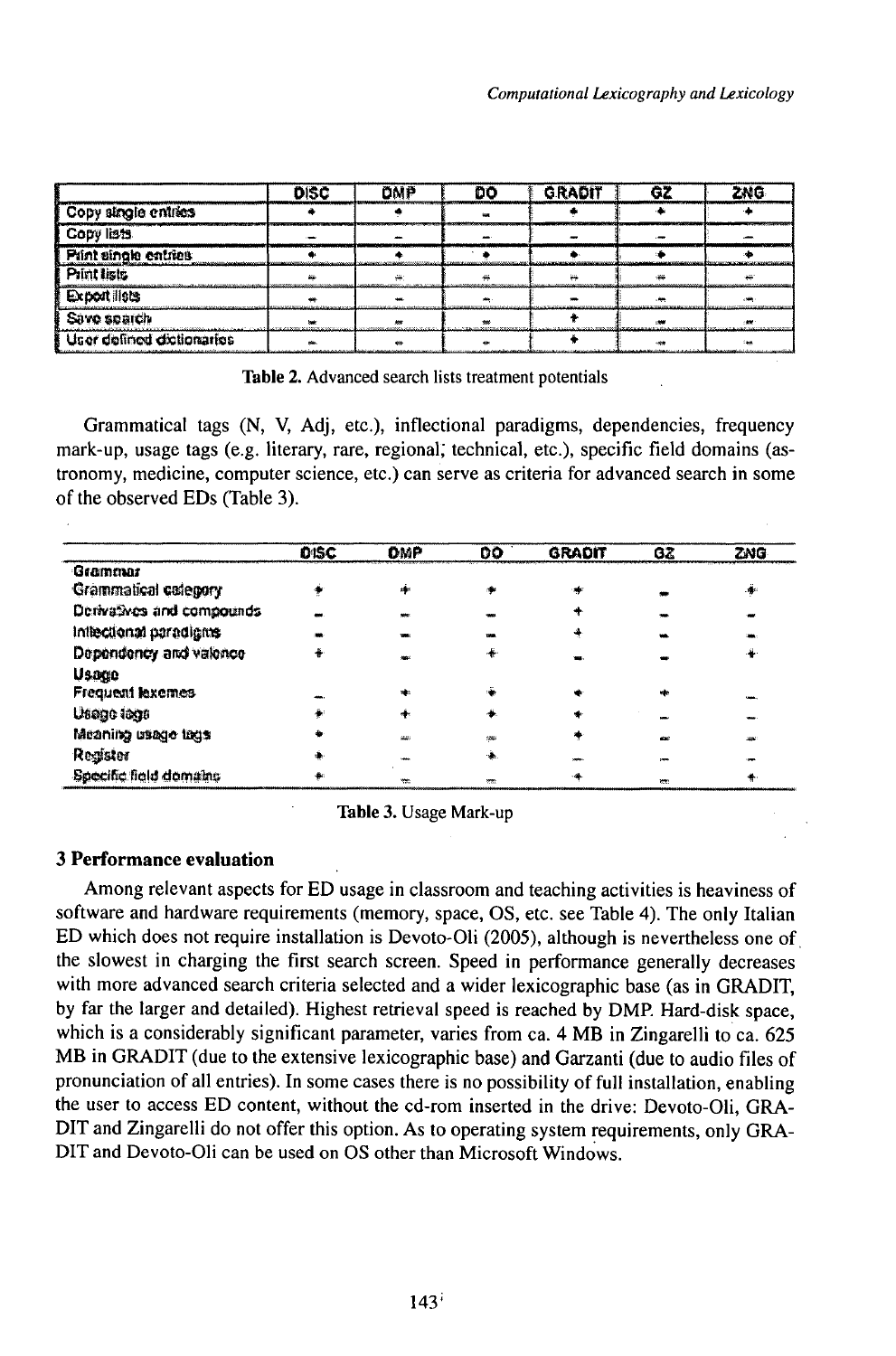|                             | DISC    | DMP            | DO          | GRADIT         | 67                    | ZNG        |
|-----------------------------|---------|----------------|-------------|----------------|-----------------------|------------|
| Installation required       |         | ÷.             |             |                |                       |            |
| Hard-disk space (minimal)   | 204 MB  | 20 MB          |             | 15 MB          | 320 MB                | 4 MB       |
| Hard-disk space (max)       | 204 MB  | 90 MB          | <b>Sold</b> | 624146         | 625 MB                | 4 MB       |
| Full installation           |         |                |             |                |                       |            |
| ram                         | 128 MB  | 16 MB          | non avag.   | 16 N.S         | 120 MB                | rma avail. |
| OS.                         | Windows | <b>Windows</b> | Windows     | <b>Windows</b> | <b><i>Mindows</i></b> | Windows    |
|                             |         |                | Linux       | Macintosh      |                       |            |
|                             |         |                | Macintosh   |                |                       |            |
| Integration with Word Proc. |         |                |             |                |                       |            |

Table 4. System requirements

### **4 User-friendliness versus flexibility**

Extremely relevant in ED evaluation is user-friendliness in the interface characteristics. User-friendliness is in itself a value, only when it does not affect overall performance and flexibility options. The more complex are, for example, advanced search options, more difficult is the creation of a friendly environment for the user, and the need of direct access to detailed documentation, at the price of a loss in immediacy of usage. User-friendliness is furthermore a relative concept, that can be applied to different user's needs and capabilities: learners', teachers', researchers' (Koren 1997; Iacobini 2003). Extremely hard is meeting all those need in one environment. Generally, Italian EDs correspond to the tendency in making prevail user-friendliness in those works which are poorer in search capabilities, like Garzanti and Devoto-Oli, and viceversa. GRADIT and Zingarelli, being the more flexible in advanced search options, are comparatively more complex in data and criteria selection methods. Besides the mere graphical interface (colours, screen layout and presentation, font choice and size), user friendliness can be mainly identified with the typology of selection of different criteria for advanced search. Items from a closed list (such as grammatical categories, usage marks, frequency data, chronology, specific field domain, etc.) can be selected and combined in various ways: choosing the item from a drop-down list, typing, clicking on a checkbox or calling a pop up list. Combination of different criteria, where possible, can be obtained by: logical operators (AND, OR, NOT selected from a list or typed in), +/- icons, checkbox symbols (), specific syntax (software specific wildcards, regular expressions). Specific syntax being the least usable and immediate combination method. Combination of criteria is sometimes only possible for different types of category (you can select all nouns which are rare and specific of astronomy, but you cannot select with one query all nouns and verbs which are rare or frequent and specific of any field except physics): as in the limited search capabilities of Devoto-Oli and Garzanti.

|                       | DMP  | no    | <b>DISC</b> | 67   | <b>GRADIT</b> | 7NG |
|-----------------------|------|-------|-------------|------|---------------|-----|
| <b>item selection</b> |      |       |             |      |               |     |
| - drop-down list      |      |       |             | 40M  |               |     |
| - pop-up list         |      |       |             |      |               |     |
| $-$ typing            |      |       |             |      |               |     |
| - checkbox            | 3000 | etat: |             | Web- | 444           | m   |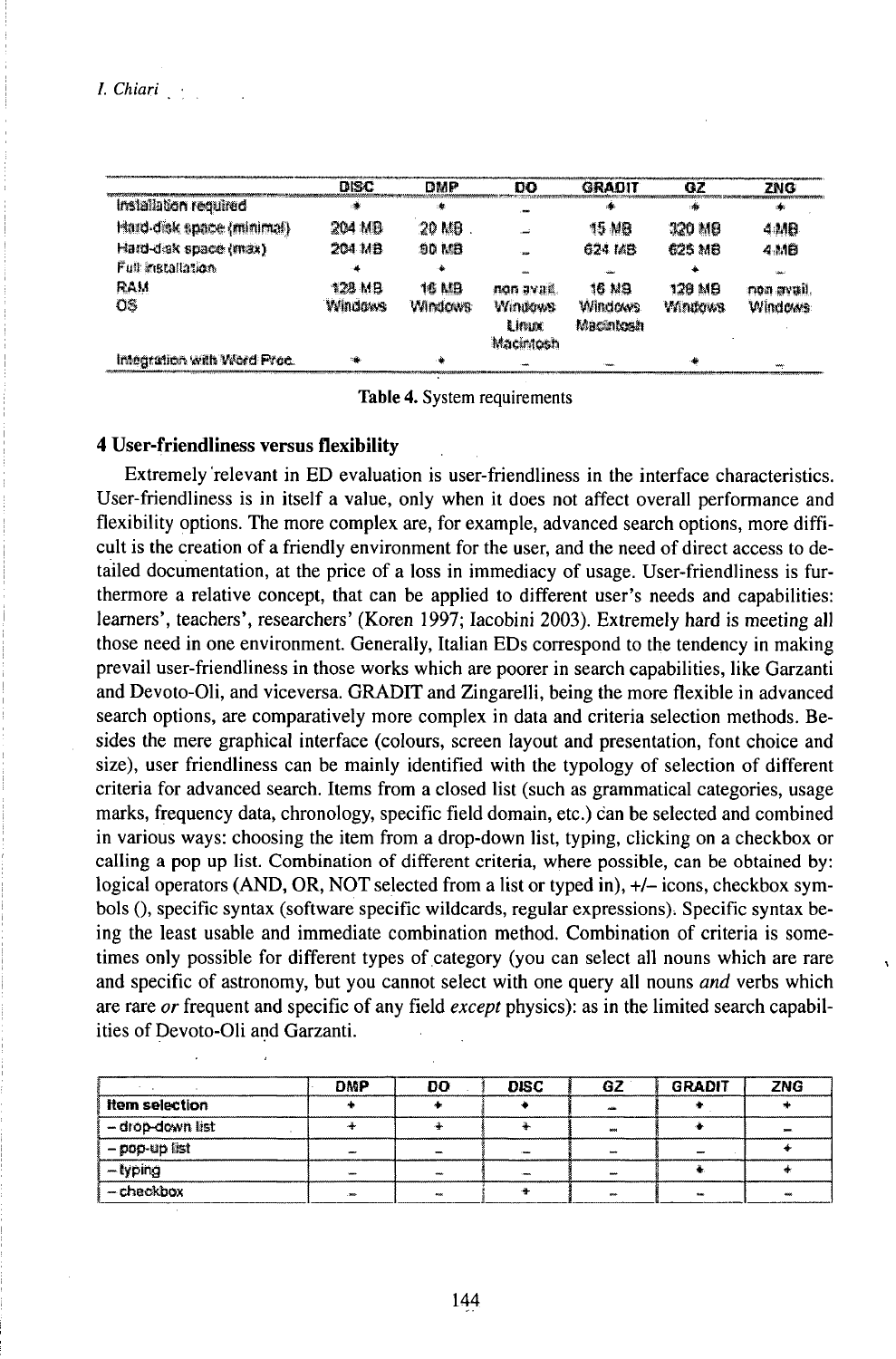| <b>Combination of criteria</b>              |     |               |  |
|---------------------------------------------|-----|---------------|--|
| - drop-down list                            |     |               |  |
| - lopical operators                         |     |               |  |
| - icons or symbols                          |     |               |  |
| - checkbox symbols                          |     |               |  |
| - specific syntax                           | $-$ | $\frac{1}{2}$ |  |
| Combination of the same<br>type of criteria |     | <b>ANK</b>    |  |

**Table 5.** Selection and combination of search criteria

### **5 User's needs**

The perfect ED being an idealized product for an idealized user, the integration of extreme flexibility demanded by the expert user (teacher, researcher and curious reader) and easy and friendliness of use asked by the student and young user is not always possible to accomplish. No publisher has developed the idea of producing both a student and a researcher version of the ED including the same content with different interface, search and processing options. Common to both types of user is need of portability (by full install), integration of ED resources with word processing and other textual environments (see Table 4). Common users also demand more standardized integration (as the inclusion of word and internet explorer toolbars), and additional contents like tables and summary points in hypertext form (as ordinary printed dictionaries traditionally present).

The advanced users' needs focus more on still lacking capabilities: mainly the ability to create user defined dictionaries (from queries and multiple queries), to export lists (corresponding to queries) in various forms (textual list of headwords) and export databases from queries (e.g. tables including criteria selected in the queries treatable by spreadsheets). The ability to use advanced search output as a first move towards teaching and developing learning aids, and researching vocabulary is the capital step in actual dictionary exploitation. EDs are not the same product as printed dictionaries, even if they might (and do) include the same content. Extraction and retrieval procedures enable new unpredictable and open-ended search tasks, that are wasted if not fully processable by other means (including word processing, and lexical bases for natural language processing).

Along with those critical demands, a further need for more explicitness in the lexicographer's choices specified in the documentation (that should be fully available in the cd-rom and in the installed directory) is clearly sensed. Only GRADIT offers both (De Mauro 1999a; 1999b; 2005). Explicit highlighting of mark-up application and theoretical and applied issues are extremely useful for the interpretation of lists retrieved and for the general understanding of the electronic resource power. What is formally the same query (e.g. selection for all nouns, in the most frequent words list, starting with letter  $\langle T \rangle$ , does not produce the same results when administered to different EDs. To be able to appreciate and evaluate those differences a detailed account of the lexicographers' choices is indispensable (both in printed and electronic versions).

Publishers' preoccupation for software piracy should not stop suggested improvements (particularly full install features and export capabilities). All the six Italian EDs analyzed are